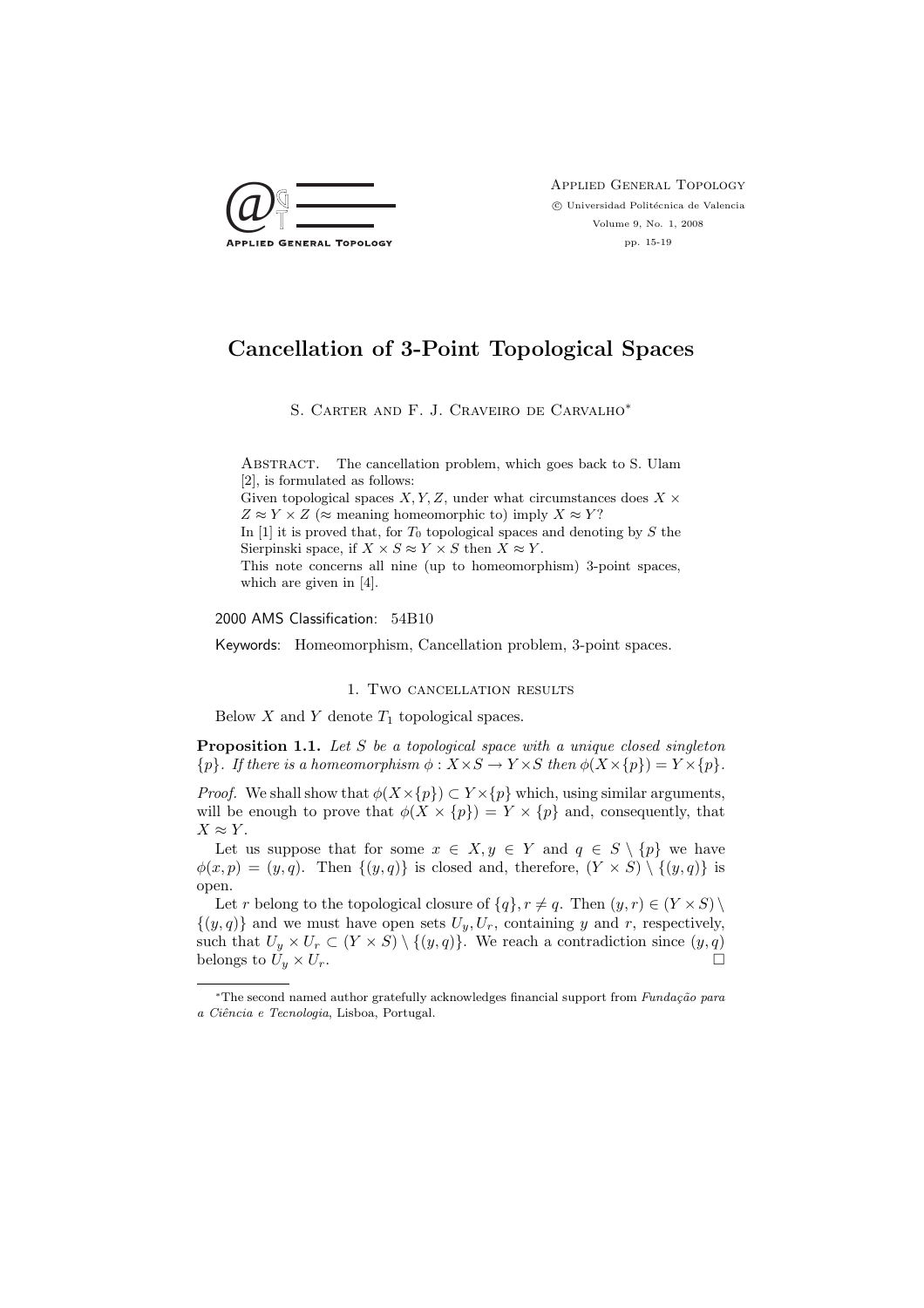An example of such an  $S$  is obtained as follows. Let  $S$  be a set with 4 elements at least. Let  $a, b \in S$  and denote by  $S_1$  the complement of the subset they form. Take then as basis for a topology on S the set  $\{\{a\}, \{a, b\}, S_1\}$ . If S happens to have just 4 points then it is the only minimal, universal space with such a number of elements [3].

**Proposition 1.2.** Let S be a topological space with a dense, open singleton  $\{p\}$  and such that, for every  $q \in S \setminus \{p\}$ , the topological closure of  $\{q\}$  is finite. If there is a homeomorphism  $\phi: X \times S \to Y \times S$  then  $\phi(X \times \{p\}) = Y \times \{p\}.$ 

*Proof.* Let  $\{p\}$  be an open, dense singleton in S. We will show that  $\phi(X \times$  $\{p\} = Y \times \{p\}$  which, as observed before, is enough to conclude that  $X \approx Y$ .

Assume that for some  $x \in X, y \in Y$  and  $q \neq p$  we have  $\phi(x, p) = (y, q)$ . Consider the closed set  $\{y\}\times\overline{\{q\}}$ , the bar denoting closure, its image  $\phi^{-1}(\{y\}\times\$  $\overline{\{q\}}$ , which is also closed, and suppose that  $\overline{\{q\}}$  has s elements. Also, observe that  $p \notin \{q\}.$ 

Since  $(x, p)$  belongs to  $\phi^{-1}(\{y\} \times \overline{\{q\}})$  and this set has s elements, there is an r in  $\overline{\{q\}}$  such that  $(x, r)$  does not belong to this set. There are then open sets  $U_x, U_r$ , containing x and r, respectively, with  $U_x \times U_r \subset (X \times S) \setminus \phi^{-1}(\{y\} \times \overline{\{q\}}).$ We have a contradiction since  $(x, p) \in U_x \times U_r$ .

An example for  $S$  can be the following *Door* space. Let  $S$  be a set and fix  $p \in S$ . Define  $U \subset S$  to be open if it is empty or contains p.

### 2. 3-point spaces

We go on assuming that  $X, Y$  are  $T_1$  topological spaces though such assumption is not used in Propositions 2.1 and 2.2 below.

If we now consider  $S = \{a, b, c\}$  to be one of the 3-point spaces [4], we see that Propositions 1.1 and 1.2 of  $\S1$  allow us to deduce immediately that S can be cancelled except in the following cases

- S is discrete,
- S has  $\{\{a\}, \{b\}, \{a, c\}\}\$ as a topological basis,
- S is trivial.

If S is discrete the situation is not as simple as one might be led to think.

Let us take the following example. Let  $S = Z$ , here Z stands for the integers with the discrete topology, and consider the discrete spaces  $X = \{0, 1, \ldots, n 1\}$ ,  $n > 2$ ,  $Y = \{0\}$ . Now define  $\phi : \{0, 1, ..., n-1\} \times Z \rightarrow \{0\} \times Z$  by  $\phi(x, r) = (0, nr + x)$ . This map is a homeomorphism and however Z cannot be cancelled.

We can say something when the spaces  $X, Y$  have a finite number of connected components.

**Proposition 2.1.** Let S be a finite discrete space and assume that X has a finite number of connected components. If  $X \times S \approx Y \times S$  then  $X \approx Y$ .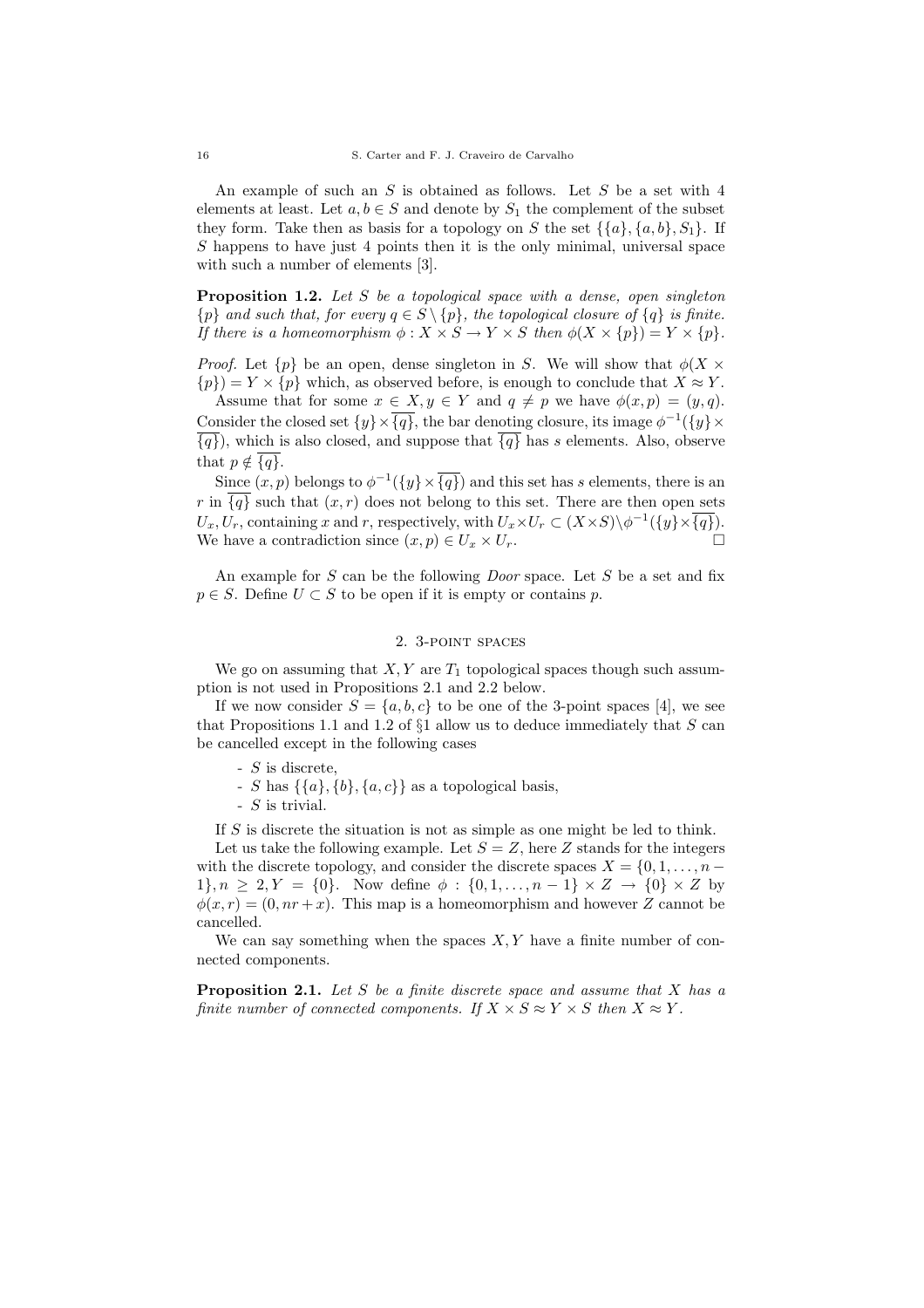*Proof.* The connected components of  $X \times S$  or  $Y \times S$  are of the type  $X' \times$  ${x}$ ,  $Y' \times {y}$ , where  $X'$ ,  $Y'$  are components of X and Y, respectively. It follows that  $Y$  has the same number of components as  $X$ .

Let us consider in the sets of connected components of  $X$  and connected components of Y the homeomorphism equivalence relation and take an equivalence class of components of X, say  $\{X_1, \ldots, X_k\}$ . The subspace  $\Box$ k has kn components, where n is the cardinal of S. The same happens with  $X_i \times S$  $\phi(\bigcup X_i \times S)$ , where  $\phi$  is a homeomorphism between  $X \times S$  and  $Y \times S$ . k Let  $p \in S$ . For every  $i = 1, ..., k$ ,  $\phi(X_i \times \{p\}) = Y_i \times \{q_i\}$ , where the

 $q_i$ 's belong to S and the  $Y_i$ 's are components of Y homeomorphic to the  $X_i$ 's. Assume that the equivalence class to which the  $Y_i$ 's belong is  $\{Y_1, \ldots, Y_l\}$ . Then k l k l

 $\phi(\mid$  $i=1$  $X_i \times \{p\}$ ) ⊂  $\bigcup$  $j=1$  $Y_j \times S$ . Consequently, also  $\phi(\bigcup)$  $i=1$  $X_i \times S$ ) ⊂  $\bigcup$  $j=1$  $Y_j \times S$ .

Using the inverse homeomorphism  $\phi^{-1}$ , we are led to conclude that the reverse inclusion holds and, therefore,  $\phi(\mid \cdot)$ k  $i=1$  $X_i \times S$ ) =  $\bigcup$ l  $j=1$  $Y_j \times S$ . So  $\Box$ k  $i=1$  $X_i \times S$ 

and  $\vert \ \vert$ l  $j=1$  $Y_j \times S$  have the same number of components and it follows that  $k = l$ .

From each component class in X choose a representative and use  $\phi$  to establish a homeomorphism between that representative and a component in Y . These homeomorphisms can then be used to conclude that every component of  $X$  is homeomorphic to a component of  $Y$ . Since components are closed and finite in number, X is homeomorphic to Y.

**Proposition 2.2.** Let X and Y be topological spaces with the same finite number of connected components and S be a discrete space. Assume, moreover, that neither space has two homeomorphic components. If  $X \times S \approx Y \times S$  then  $X \approx Y$ .

*Proof.* Let  $X_i$ ,  $i = 1, ..., n$ , be the components of X and fix  $p \in S$ .

If  $\phi$  is a homeomorphism between  $X \times S$  and  $Y \times S$  then there are  $q_i \in$  $S, i = 1, \ldots, n$ , such that  $\phi(X_i \times \{p\}) = Y_i \times \{q_i\}, i = 1, \ldots, n$ , where, due to our assumption on the non-existence of homeomorphic components, the  $Y_i$ 's are the components of Y. Hence  $\phi$  induces a homeomorphism  $\phi_i: X_i \to Y_i, i =$  $1, \ldots, n$ .

Again, since the number of components is finite and they are closed, the  $\phi_i$ 's can be used to obtain a homeomorphism between X and Y.

**Proposition 2.3.** Let S have  $\{\{a\}, \{b\}, \{a, c\}\}\$ as basis. If  $\phi: X \times S \rightarrow Y \times S$ is a homeomorphism then  $\phi(X \times \{b\}) = Y \times \{b\}.$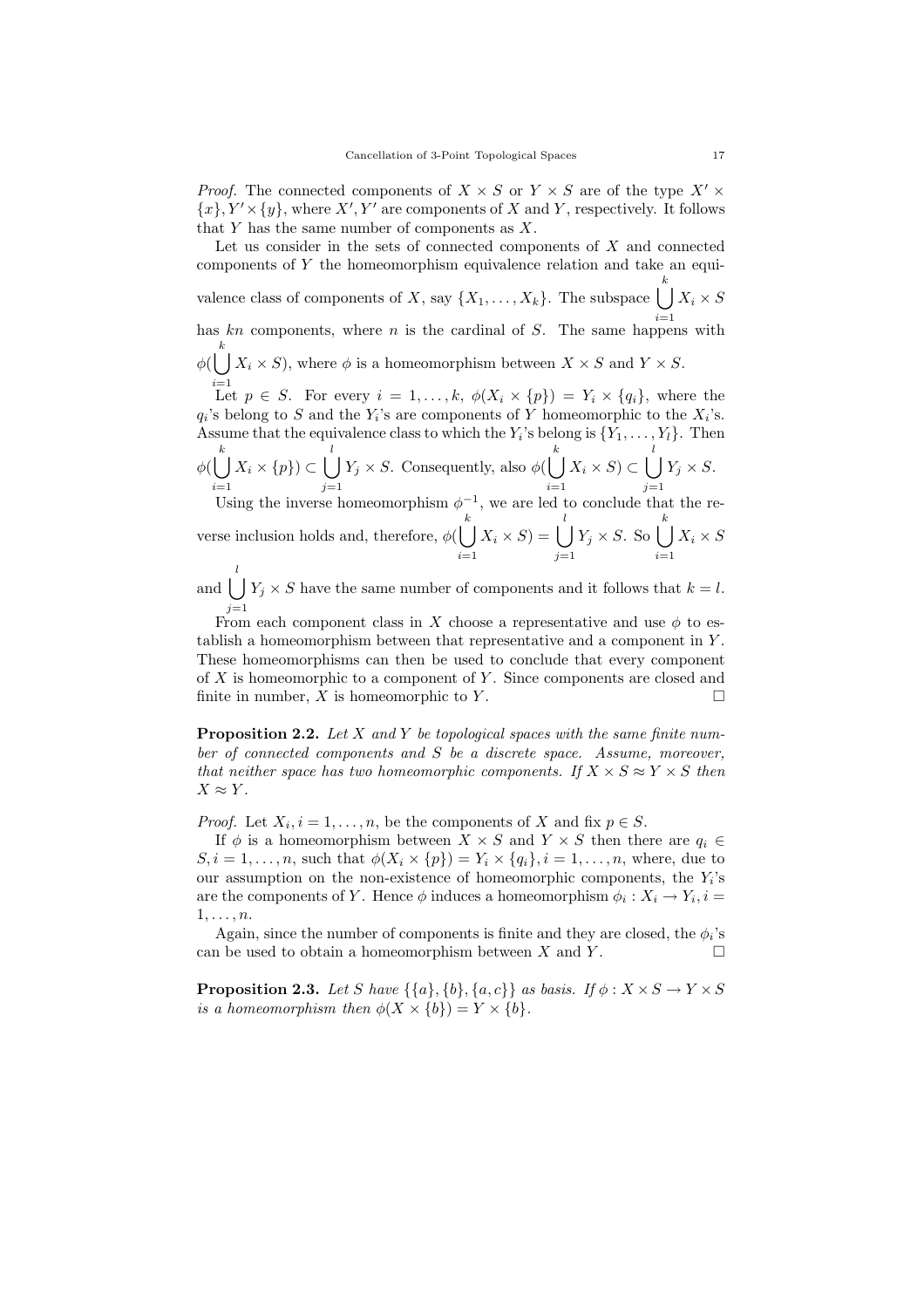*Proof.* Let  $\pi_S : Y \times S \to S$  denote the standard projection. The image  $\pi_S(\phi(X \times \{b\}))$  is open and, therefore, it is either  $\{b\}$  or contains a.

Assume that for some  $x \in X, y \in Y$  we have  $\phi(x, b) = (y, a)$ . The subset  $\{(x, b)\}\$ is closed and, consequently, the same happens with  $\{(y, a)\}\$ . Hence  $(Y \times S) \setminus \{(y, a)\}\$ is open and contains  $(y, c)$ . We must then have an open neighbourhood  $U_y$  of y such that  $U_y \times \{a, c\} \subset (Y \times S) \setminus \{(y, a)\}.$  Again we have a contradiction and  $\phi(X \times \{b\}) = Y \times \{b\}.$ 

To conclude the proof that a non-discrete 3-point space can be cancelled it only remains to deal with the case where  $S$  is trivial.

Above we have an example of a homeomorphism  $\phi: X \times S \to Y \times S$  which does take a slice  $X \times \{x\}$  onto a slice  $Y \times \{y\}$ . More examples can be obtained.

Take  $X = Y$ , with at least 2 elements, a trivial space S with also, at least, 2 elements and let  $\psi : S \to S$  be a fixed point free bijection. Fix  $x_0 \in X$  and define  $\phi: X \times S \to X \times S$  by  $\phi(x, s) = (x, s)$ , for  $x \neq x_0$ , and  $\phi(x_0, s) =$  $(x_0, \psi(s)).$ 

Then  $\phi$  is a bijection and  $\phi({x} \times S) = {x} \times S$ , for  $x \in X$ . Since open sets in  $X \times S$  are of the form  $U \times S$ , U open in X, and  $\phi(U \times S) = U \times S$ ,  $\phi$  is a homeomorphism. Obviously no slice  $X \times \{x\}$  is mapped onto a similar slice.

**Proposition 2.4.** Let S be a finite trivial space. If  $X \times S \approx Y \times S$  then  $X \approx Y$ .

*Proof.* Open (closed) sets in  $X \times S$  and  $Y \times S$  are of the form  $U \times S$ , where U is open (closed).

We are going to define  $f : X \to Y$  as follows. Let  $x \in X$ . Then  $\{x\}$  is closed and so are  $\{x\} \times S$  and  $\phi(\{x\} \times S)$ , where  $\phi : X \times S \to Y \times S$  is a homeomorphism. Hence  $\phi({x} \times S) = C \times S$ , for some closed set C in Y. Since S is finite, C is a singleton and we make  $\{f(x)\}=C$ .

This way we obtain an  $f$  which is a bijection since we began with a bijective φ.

If C is closed in X,  $\phi(C \times S) = f(C) \times S$  is closed in  $Y \times S$ . Consequently  $f(C)$  is closed in Y. Therefore f is closed and  $f^{-1}$  is continuous.

Taking  $\phi^{-1}$ , we would conclude that f is continuous the same way.  $\Box$ 

We can now state.

**Theorem 2.5.** For X and Y  $T_1$  topological spaces and S a non-discrete 3-point topological space, if  $X \times S \approx Y \times S$  then  $X \approx Y$ .

## 3. A particular case

We will no longer assume  $X, Y$  to be  $T_1$  and will suppose that S has a unique isolated point a. Moreover, the singleton  $\{a\}$  will be assumed to be closed. That is, for instance, the case where  $S = \{a, b, c\}$  and  $\{\{a\}, \{b, c\}\}\$ is an open basis.